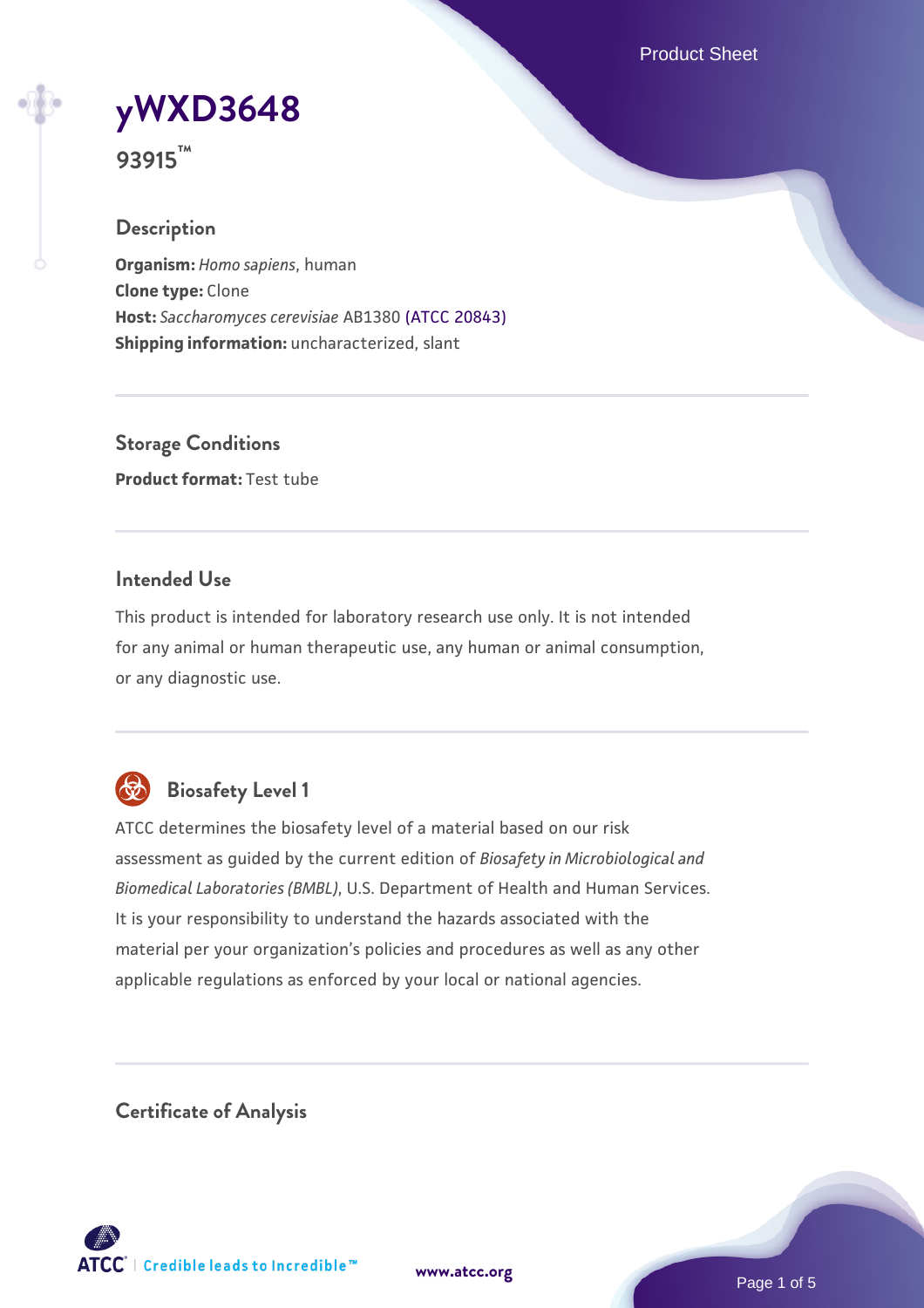

For batch-specific test results, refer to the applicable certificate of analysis that can be found at www.atcc.org.

## **Insert Information**

**Type of DNA:** genomic **Genome:** Homo sapiens **Chromosome:** X X pter-q27.3 **Gene name:** DNA Segment, single copy **Gene product:** DNA Segment, single copy [DXS5167] **Gene symbol:** DXS5167 **Contains complete coding sequence:** Unknown **Insert end:** EcoRI

#### **Vector Information**

**Construct size (kb):** 205.0 **Intact vector size:** 11.454 **Vector name:** pYAC4 **Type of vector:** YAC **Host range:** *Saccharomyces cerevisiae*; *Escherichia coli* **Vector information:** other: telomere, 3548-4235 other: telomere, 6012-6699 Cross references: DNA Seq. Acc.: U01086 **Cloning sites:** EcoRI **Markers:** SUP4; HIS3; ampR; URA3; TRP1 **Replicon:** pMB1, 7186-7186; ARS1, 9632-10376

# **Growth Conditions**

**Medium:** 





Page 2 of 5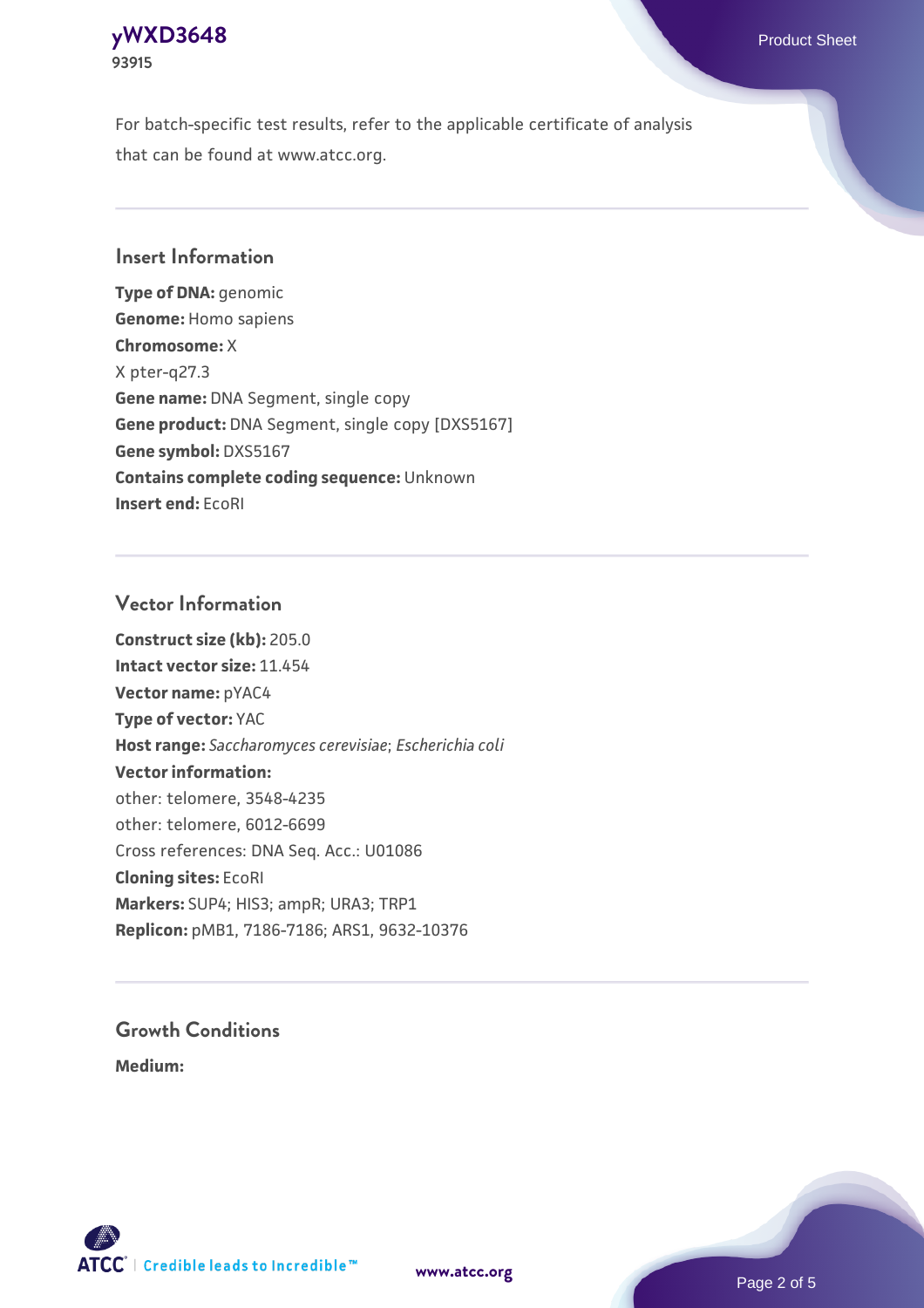#### **[yWXD3648](https://www.atcc.org/products/93915)** Product Sheet **93915**

[ATCC Medium 1245: YEPD](https://www.atcc.org/-/media/product-assets/documents/microbial-media-formulations/1/2/4/5/atcc-medium-1245.pdf?rev=705ca55d1b6f490a808a965d5c072196) **Temperature:** 30°C

#### **Notes**

More information may be available from ATCC (http://www.atcc.org or 703- 365-2620).

# **Material Citation**

If use of this material results in a scientific publication, please cite the material in the following manner: yWXD3648 (ATCC 93915)

# **References**

References and other information relating to this material are available at www.atcc.org.

# **Warranty**

The product is provided 'AS IS' and the viability of ATCC® products is warranted for 30 days from the date of shipment, provided that the customer has stored and handled the product according to the information included on the product information sheet, website, and Certificate of Analysis. For living cultures, ATCC lists the media formulation and reagents that have been found to be effective for the product. While other unspecified media and reagents may also produce satisfactory results, a change in the ATCC and/or depositor-recommended protocols may affect the recovery, growth, and/or function of the product. If an alternative medium formulation or reagent is used, the ATCC warranty for viability is no longer



**[www.atcc.org](http://www.atcc.org)**

Page 3 of 5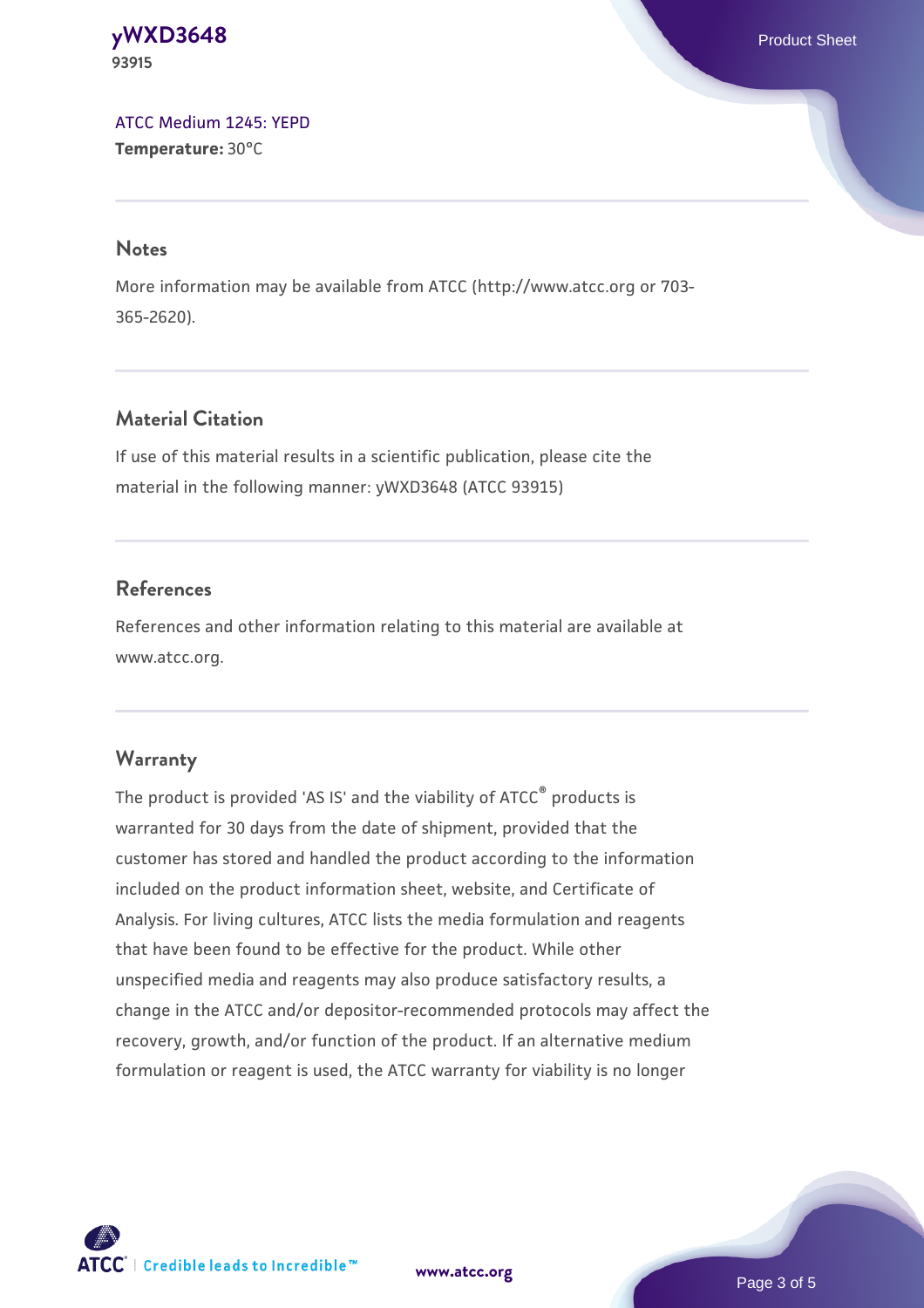**[yWXD3648](https://www.atcc.org/products/93915)** Product Sheet **93915**

valid. Except as expressly set forth herein, no other warranties of any kind are provided, express or implied, including, but not limited to, any implied warranties of merchantability, fitness for a particular purpose, manufacture according to cGMP standards, typicality, safety, accuracy, and/or noninfringement.

#### **Disclaimers**

This product is intended for laboratory research use only. It is not intended for any animal or human therapeutic use, any human or animal consumption, or any diagnostic use. Any proposed commercial use is prohibited without a license from ATCC.

While ATCC uses reasonable efforts to include accurate and up-to-date information on this product sheet, ATCC makes no warranties or representations as to its accuracy. Citations from scientific literature and patents are provided for informational purposes only. ATCC does not warrant that such information has been confirmed to be accurate or complete and the customer bears the sole responsibility of confirming the accuracy and completeness of any such information.

This product is sent on the condition that the customer is responsible for and assumes all risk and responsibility in connection with the receipt, handling, storage, disposal, and use of the ATCC product including without limitation taking all appropriate safety and handling precautions to minimize health or environmental risk. As a condition of receiving the material, the customer agrees that any activity undertaken with the ATCC product and any progeny or modifications will be conducted in compliance with all applicable laws, regulations, and guidelines. This product is provided 'AS IS' with no representations or warranties whatsoever except as expressly set forth herein and in no event shall ATCC, its parents, subsidiaries, directors, officers, agents, employees, assigns, successors, and affiliates be liable for indirect, special, incidental, or consequential damages of any kind in connection with or arising out of the customer's use of the product. While reasonable effort is made to ensure authenticity and reliability of materials on deposit, ATCC is not liable for damages arising from the misidentification or



**[www.atcc.org](http://www.atcc.org)**

Page 4 of 5